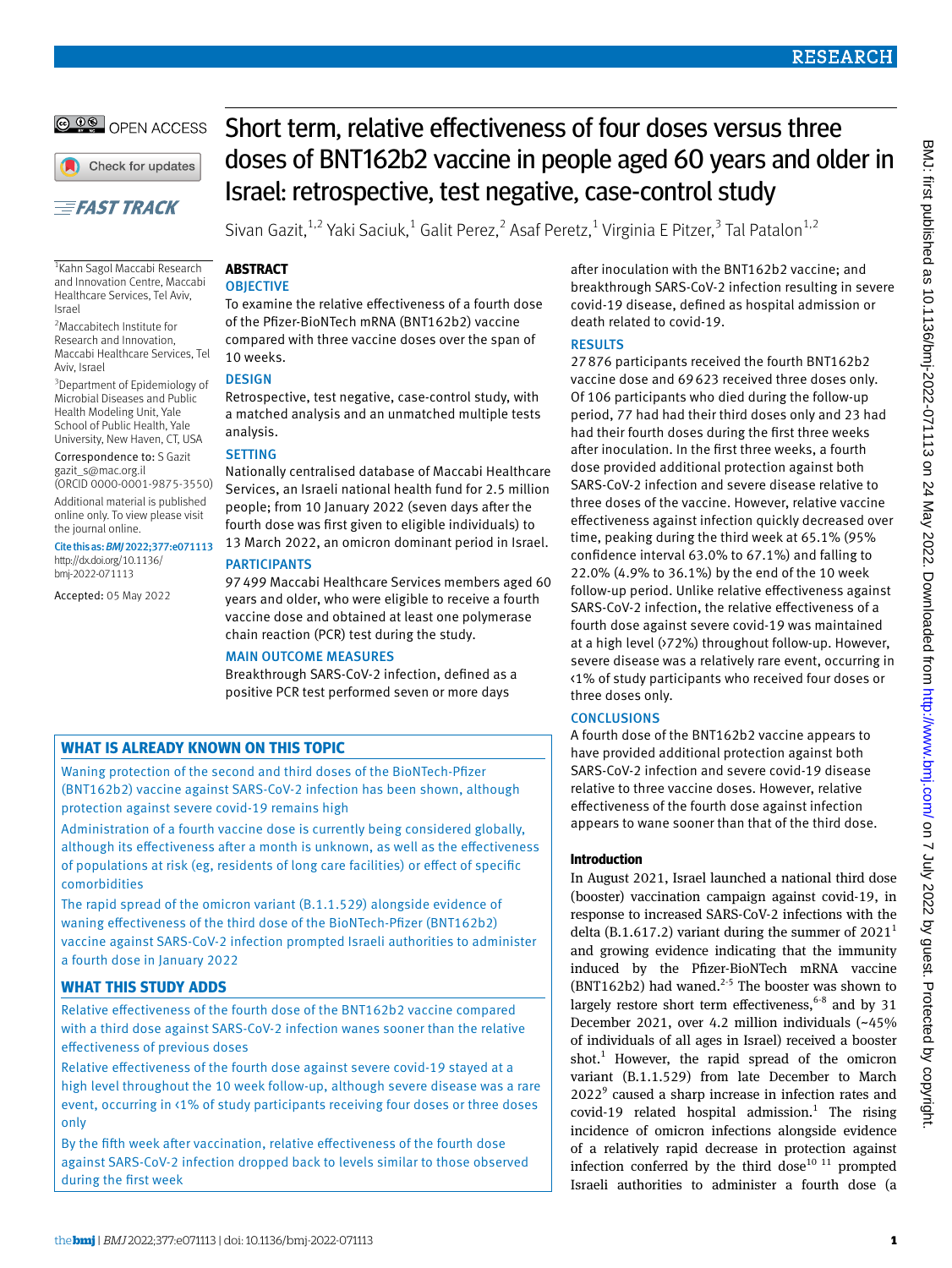second booster). Recommendations were first given for immunosuppressed individuals on 30 December  $2021$ ,<sup>12</sup> and three days later for all individuals aged 60 years or older and those at high risk of exposure (eg, healthcare workers). Eligible individuals must have received the third dose at least four months before the fourth dose.

Sufficient real world evidence indicating the effectiveness of a fourth dose against infection with SARS-CoV-2 and severe covid-19 has been lacking so far. By using the centralised database of Maccabi Healthcare Services (MHS), an Israeli national health fund that covers 2.5 million people, we examined the short term effectiveness of a fourth BNT162b2 dose relative to three doses on covid-19 breakthrough infection and severe disease over the span of 10 weeks.

#### **Methods**

#### Data sources and data extraction

MHS, which covers 26.7% of the population and provides a representative sample of the Israeli population, has maintained a centralised database of electronic medical records for three decades, with a disengagement rate of less than 1% among its members, allowing for comprehensive longitudinal medical follow-up. The database includes demographic data, measurements, procedures and diagnoses for inpatients and outpatients, drug treatments, imaging records, and laboratory data from a single central laboratory.

Anonymised electronic medical records were retrieved from MHS's centralised computer database. Individual level data for the study population included age, biological sex, socioeconomic status index, city of residence (including over 1300 cities), and whether a person currently resided at a nursing home or an assisted living residence. The socioeconomic status index was measured on a scale of 1 (lowest) to 10 based on several parameters including household income, educational qualifications, household crowding, and car ownership. Data collected also covered the most recently documented body mass index (where obesity was defined as body mass index ≥30) and information on chronic diseases from automated MHS registries, including cardiovascular diseases, $13$  diabetes, $14$ chronic kidney disease, $15$  chronic obstructive pulmonary disease, and immunocompromised conditions. SARS-CoV-2 related information included dates of vaccinations and results of any PCR tests for SARS-CoV-2 (including tests performed within and outside of MHS) and dates of hospital admission related to covid-19.

#### Study population

The study population included all MHS members aged 60 years and older who were eligible to receive a fourth vaccine dose from 3 January 2022, the first day of eligibility according to the Israeli Ministry of Health. Vaccination status was assessed on the test day, and eligible individuals were those who received at least three vaccine doses and at least four months had passed since the third (booster) dose. We excluded individuals who ever had a positive SARS-CoV-2 polymerase chain reaction (PCR) test before the start of the study period (that is, between March 2020 and 10 January 2022) and people with a possibly incomplete medical history related to covid-19 during the pandemic (that is, those who joined MHS after March 2020).

#### Design and statistical analysis

Analyses focused on the period from 10 January 2022 (seven days after the fourth dose was first given to eligible individuals) to 13 March 2022, an omicron dominant period in Israel.<sup>9</sup> We evaluated two outcomes related to SARS-CoV-2 infection. Firstly, we looked at breakthrough infection, defined as a positive PCR test performed seven or more days after inoculation with the BNT162b2 vaccine, where the seven day cut-off period was based on previous breakthrough infection definitions in vaccine effectiveness studies. $6^{6}$  16 Secondly, we investigated breakthrough infection resulting in severe covid-19 disease, defined as hospital admission  $(≤21$  days from the first positive PCR test) or death related to covid-19.

Previous SARS-CoV-2 studies<sup>5 10 11</sup> have shown a time dependent increase followed by a decrease in the level of protection conferred by the BNT162b2 vaccine. Therefore, we stratified the analysis by time since vaccination, in equal day intervals (7-13, 14- 20, 21-27, 28-34, 35-41, 42-48, 49-55, 56-62, 63-69 days), aiming to estimate the reduction in the odds of a positive outcome at these different time points after inoculation with a fourth dose. Vaccination status was determined at the time of the PCR test, or the time of covid-19 related hospital admission or death if either event occurred before testing positive. For the outcome of severe disease, we stratified time since vaccination by three week intervals, owing to insufficient numbers of severe outcomes.

For our primary analysis, we used a test negative, case-control design, which has been strongly argued for in covid-19 studies because of its ability to better control for bias stemming from healthcare seeking and testing behaviour.<sup>6 17 18</sup> We defined cases as individuals with a positive PCR test for SARS-CoV-2 infection during the study, or individuals who had a diagnosis of severe covid-19 during the study; cases were defined separately for each outcome. Eligible controls were individuals with a negative PCR test result who had not tested positive previously.

#### Matched analysis

For our primary analysis, cases were matched to controls using 1:m matching, with up to five controls per case, based on seven factors: sex, age group (using a binary cut-off age of ≥70 years, because studies<sup>19</sup> have indicated that older age groups are at higher risk, especially for severe disease), city of residence, socioeconomic status, calendar week of first test (to account for potential time-varying risk within the outcome period), the month of receipt of the third dose (to mitigate possible bias related to waning of the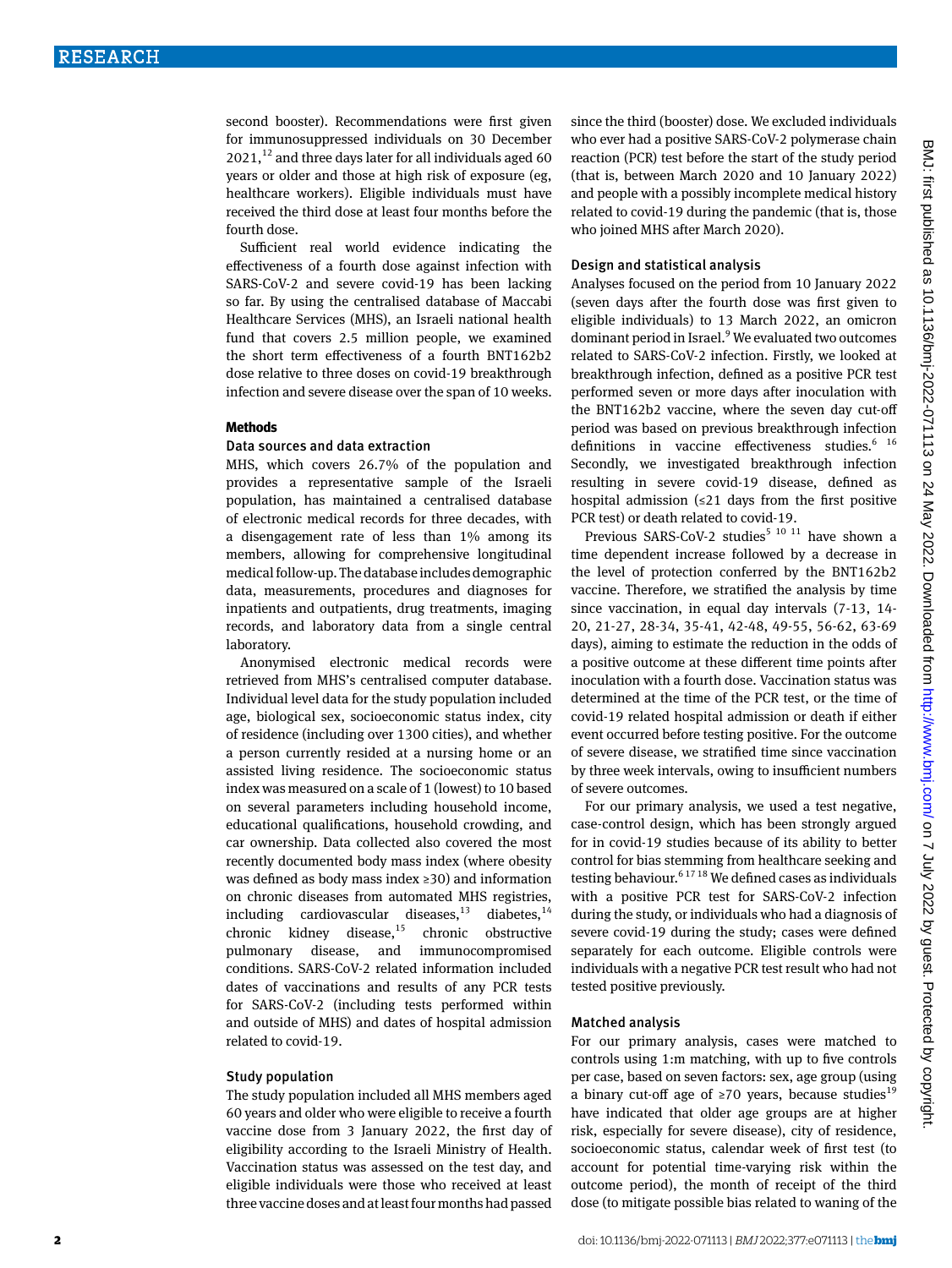third dose), and a categorical variable for the living environment (a medical nursing home, an assisted living facility, or a private residence). The last factor was included because of early pandemic increases in SARS-CoV-2 infection in nursing homes and assisted living facilities, which led to differential regulations in these institutions, mandating staff and residents to be vaccinated and limiting visits from non-residents. Therefore, exposure was substantially different in these facilities compared with the rest of the population.

The first positive PCR test (or first hospital admission or death related to covid-19 in the severe disease analysis) and the first negative PCR test during the study period were the only tests included for each case and control, respectively. $20$  Negative tests for cases were excluded, rendering participants as either cases or controls, but not both. The rationale was to avoid a potential bias stemming from repeated tests, indicating different healthcare seeking behaviour and potentially a lower pre-test risk of infection.20

A conditional logistic regression model that accounted for the matching was fit to the data. The relative vaccine effectiveness<sup>6 21</sup> of the fourth dose compared with having received three doses only was calculated as 100%×(1−odds ratio) for each week since vaccination. The odds ratio estimated the multiplicative effect of the fourth dose compared with the third dose (that is, the proportional change in the odds ratio), $^{22}$  rather than the absolute effectiveness compared with a person being unvaccinated; comparing the absolute effectiveness was not possible given the rapid rollout and high vaccination coverage among older individuals in Israel.

To deal with potential confounders, we adjusted for underlying comorbidities, including obesity, cardiovascular diseases, diabetes, hypertension, chronic kidney disease, chronic obstructive pulmonary disease, and immunosuppression conditions. We also adjusted for a categorical variable consisting of the number of PCR tests each person undertook from the beginning of the pandemic (March 2020) to the start of the outcome period, as a proxy for healthcare seeking behaviour related to SARS-CoV-2. The covariate included the entire pandemic period apart from the outcome period in order to differentiate this behavioural variable from the dependent variable.<sup>523</sup>

### Sensitivity analysis: unmatched multiple tests analysis

As a sensitivity analysis, we allowed people to contribute multiple negative tests, but excluded them once they tested positive or were admitted to hospital with covid-19. $6$ <sup>11</sup> We used an unmatched logistic regression analysis, adjusting for all of the covariates included in the matched approach (that is, comorbidities and the number of previous PCR tests) as well as the previously matched parameters (biological sex, age group (<70 *v* ≥70 years), calendar week of testing, socioeconomic status, month of receipt of the third dose, and residence in a nursing home or assisted living facility). We did not include the

city of residence, which included over 1300 cities. In the unmatched approach, a logistic regression model using generalised estimating equations was fit to the data to account for the possibility of repeated samples from the same participant,  $24$  assuming an unstructured correlation matrix. The relative vaccine effectiveness was estimated in the same way as the primary matched analysis.

#### Additional sensitivity analyses

To examine how the time-varying risk of exposure might influence effectiveness, we conducted an additional sensitivity analysis in which we created an accumulative attack rate variable, which we later adjusted for in the unmatched multiple test analysis. The attack rate was calculated for every day in which a PCR test was performed and represented the average proportion of infected inhabitants in a city within the past 14 days divided by the overall number of dwellers in that city.

In another additional analysis, the measured outcome for severe covid-19 included only people who met the US National Institutes of Health's definition of severe disease (oxygen saturation <94% on room air, respiratory rate >30 breaths per minute, or lung infiltrates >50%), critical disease, $25$  or death due to covid-19. The rationale was to ensure that designating covid-19 related hospital admission and death in the main analysis as severe disease was not prone to misclassification when comparing with internationally recognised criteria for severe covid-19. We applied both the matched and unmatched approaches to this analysis.

Finally, we also examined the interval between the second and third vaccine doses, because the dosing interval was possibly associated with both the administration and effectiveness of later doses, namely, the fourth dose. To this end, we devised three temporal categories framing the interval between the second and third dose: less than six months, six to nine months, and more than nine months. The second category (the most common by far) was the reference. This covariate was then adjusted for in the unmatched multiple test analysis. All analyses were performed using R Studio version 3.6 with the MatchIt, gee, geepack, and survival packages.

# Patient and public involvement

Owing to use of retrospective data sources and lack of funding, no members of the public or patients were formally involved. Patients were informally involved in devising the research question through the team's clinical practice, which included three practicing physicians and a nurse (SG, AP, TP, and GP). The manuscript was also internally reviewed by the leadership of MHS and by key policy officials in Israel.

### **Results**

A total of 97499 MHS members aged 60 years and older were eligible for the study and obtained at least one PCR test during the outcome period of 10 January to 13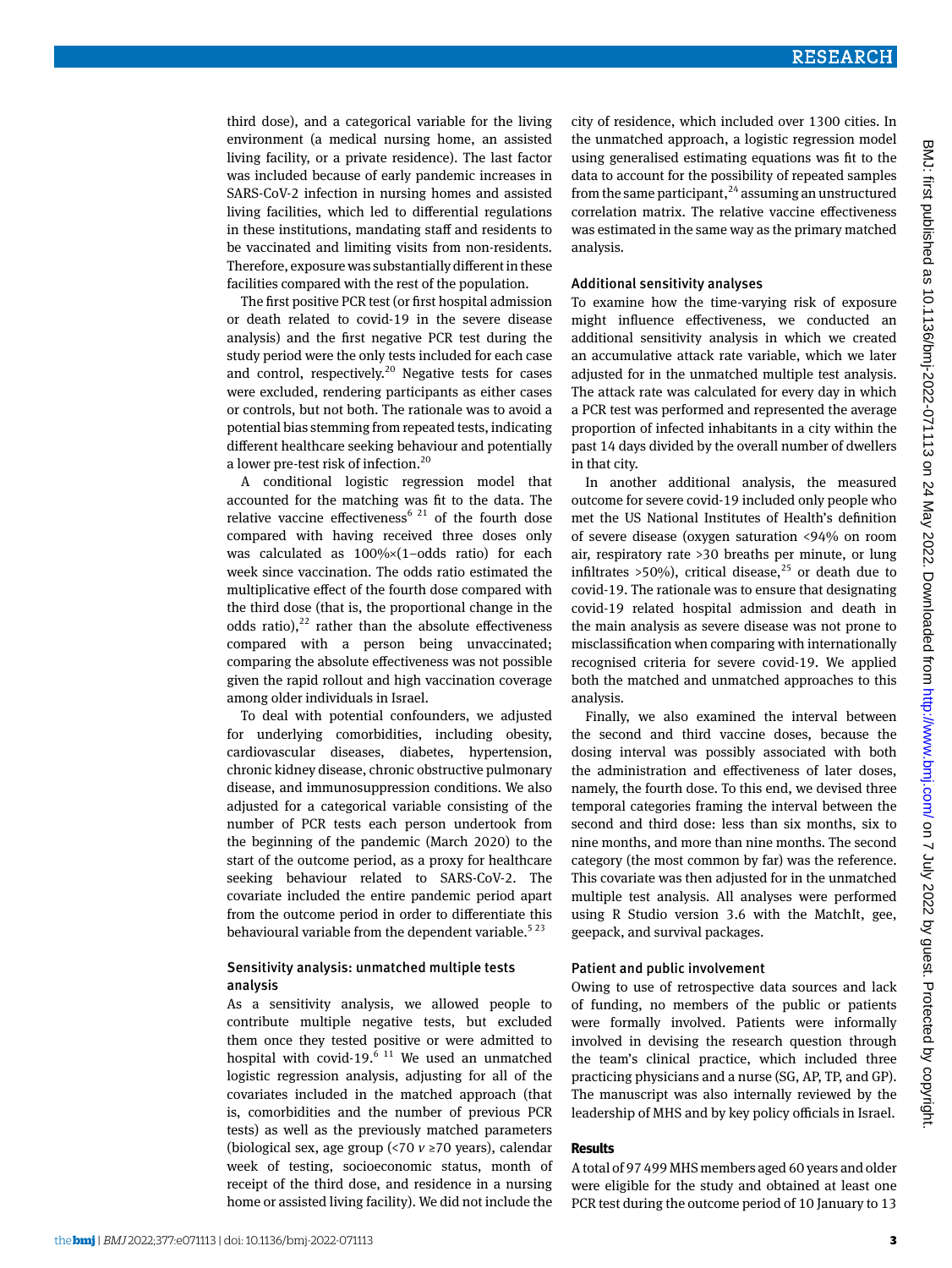Table 1 | Characteristics of study participants with at least three BNT162b2 vaccine doses who were tested between 10 January and 13 March 2022. Data are number (%) of participants unless stated otherwise

|                                                   | <b>Vaccination status</b> |                                        |                 |  |  |  |  |  |  |
|---------------------------------------------------|---------------------------|----------------------------------------|-----------------|--|--|--|--|--|--|
| Characteristic                                    | Three doses (n=69623)     | Four doses (n=27876) Overall (n=97499) |                 |  |  |  |  |  |  |
| Sex                                               |                           |                                        |                 |  |  |  |  |  |  |
| Female                                            | 37777 (54.3%)             | 15583 (55.9%)                          | 53360 (54.7%)   |  |  |  |  |  |  |
| Male                                              | 31846 (45.7%)             | 12293 (44.1%)                          | 44 139 (45.3%)  |  |  |  |  |  |  |
| Age (years)                                       |                           |                                        |                 |  |  |  |  |  |  |
| Mean (standard deviation)                         | 70.1(7.63)                | 72.6 (8.66)                            | 70.8 (8.02)     |  |  |  |  |  |  |
| Median (range)                                    | 68.8 (60.0-104)           | 71.2 (60.0-108)                        | 69.4 (60.0-108) |  |  |  |  |  |  |
| Socioeconomic status index (scale 1-10)           |                           |                                        |                 |  |  |  |  |  |  |
| High (7-10)                                       | 29759 (42.7)              | 10723 (38.5)                           | 40482 (41.5)    |  |  |  |  |  |  |
| Middle (4-6)                                      | 31814 (45.7)              | 13243 (47.5)                           | 45057 (46.2)    |  |  |  |  |  |  |
| Low $(1-3)$                                       | 8050 (11.6)               | 3910 (14.0)                            | 11960 (12.3)    |  |  |  |  |  |  |
| Cardiovascular disease                            |                           |                                        |                 |  |  |  |  |  |  |
| No                                                | 51897 (74.5)              | 19807 (71.1)                           | 71704 (73.5)    |  |  |  |  |  |  |
| Yes                                               | 17726 (25.5)              | 8069 (28.9)                            | 25795 (26.5)    |  |  |  |  |  |  |
| Diabetes mellitus                                 |                           |                                        |                 |  |  |  |  |  |  |
| No                                                | 53004 (76.1)              | 20151 (72.3)                           | 73155 (75.0)    |  |  |  |  |  |  |
| Yes                                               | 16619 (23.9)              | 7725 (27.7)                            | 24344 (25.0)    |  |  |  |  |  |  |
| Hypertension                                      |                           |                                        |                 |  |  |  |  |  |  |
| No                                                | 31704 (45.5)              | 11034 (39.6)                           | 42738 (43.8)    |  |  |  |  |  |  |
| Yes                                               | 37919 (54.5)              | 16842 (60.4)                           | 54761 (56.2)    |  |  |  |  |  |  |
| Chronic kidney disease                            |                           |                                        |                 |  |  |  |  |  |  |
| No                                                | 46043 (66.1)              | 16366 (58.7)                           | 62 409 (64.0)   |  |  |  |  |  |  |
| Yes                                               | 23 580 (33.9)             | 11510 (41.3)                           | 35090 (36.0)    |  |  |  |  |  |  |
| Chronic obstructive pulmonary disease             |                           |                                        |                 |  |  |  |  |  |  |
| N <sub>o</sub>                                    | 65 301 (93.8)             | 25929 (93.0)                           | 91 230 (93.6)   |  |  |  |  |  |  |
| Yes                                               | 4322 (6.2)                | 1947 (7.0)                             | 6269 (6.4)      |  |  |  |  |  |  |
| Obesity (body mass index ≥30)                     |                           |                                        |                 |  |  |  |  |  |  |
| No                                                | 53598 (77.0)              | 20904 (75.0)                           | 74502 (76.4)    |  |  |  |  |  |  |
| Yes                                               | 16025 (23.0)              | 6972 (25.0)                            | 22997 (23.6)    |  |  |  |  |  |  |
| Immunosuppression                                 |                           |                                        |                 |  |  |  |  |  |  |
| No.                                               | 60690 (87.2)              | 23740 (85.2)                           | 84430 (86.6)    |  |  |  |  |  |  |
| Yes                                               | 8933 (12.8)               | 4136 (14.8)                            | 13069 (13.4)    |  |  |  |  |  |  |
| Assisted living                                   |                           |                                        |                 |  |  |  |  |  |  |
| No                                                | 68892 (99.0)              | 27 318 (98.0)                          | 96 210 (98.7)   |  |  |  |  |  |  |
| Yes                                               | 731 (1.0)                 | 558 (2.0)                              | 1289(1.3)       |  |  |  |  |  |  |
| Nursing home                                      |                           |                                        |                 |  |  |  |  |  |  |
| No.                                               | 68078 (97.8)              | 26 182 (93.9)                          | 94 260 (96.7)   |  |  |  |  |  |  |
| Yes                                               | 1545 (2.2)                | 1694 (6.1)                             | 3239 (3.3)      |  |  |  |  |  |  |
| Test-taking behaviours (No of previous PCR tests) |                           |                                        |                 |  |  |  |  |  |  |
| 0                                                 | 12507 (18.0)              | 4502 (16.2)                            | 17009 (17.4)    |  |  |  |  |  |  |
| $1 - 2$                                           | 21 295 (30.6)             | 7569 (27.2)                            | 28864 (29.6)    |  |  |  |  |  |  |
| $\geq$ 3                                          | 35821 (51.4)              | 15805 (56.7)                           | 51626 (53.0)    |  |  |  |  |  |  |
| Third dose month                                  |                           |                                        |                 |  |  |  |  |  |  |
| August 2021                                       | 64 172 (92.2)             | 26924 (96.6)                           | 91096 (93.4)    |  |  |  |  |  |  |
| September 2021                                    | 4407 (6.3)                | 849 (3.0)                              | 5256 (5.4)      |  |  |  |  |  |  |
| October 2021                                      | 995 (1.4)                 | 103(0.4)                               | 1098 (1.1)      |  |  |  |  |  |  |
| November 2021                                     | 49(0.1)                   | 0(0)                                   | 49(0.1)         |  |  |  |  |  |  |

PCR=polymerase chain reaction.

March 2022. During that time period, 233582 PCR tests were performed on 27876 participants who received a fourth dose of the BNT162b2 vaccine and on 69623 people who were eligible for a fourth dose but had not (yet) received one. Of those who had PCR tests, 572 (0.25%) participants were either admitted to hospital or died as a result of covid-19. Of 106 participants who died during the follow-up period, 77 had had their third doses only and 23 had had their fourth doses during the first three weeks after inoculation. Table 1 describes characteristics of the study population. The recipients of the fourth dose were more chronically ill overall than recipients of the third dose only, possibly related to targeted vaccination campaigns and stronger compliance to recommendations. These differences stress the need for the performed adjustment.

# Relative vaccine effectiveness against breakthrough SARS -CoV-2 infections

The matched analysis included 30731 cases and 60054 matched controls (table 2); 47% (n=14303) of cases were matched to one control, 29% (n=8824) of cases had two controls, and 24% (n=7604) had at least three controls. Estimates of relative effectiveness by week since receipt of the fourth vaccine dose are detailed in table 2; table S1 shows the adjusted odds ratios from which these estimates were derived. Relative effectiveness of the fourth dose against SARS-CoV-2 infection peaked in the second week of the outcome period (three weeks after inoculation) at 65.1% (95% confidence interval 63.0% to 67.1%) compared with those individuals vaccinated with only three doses (table 2, fig 1). However, the relative effectiveness began to decline in the fourth week, and by week 5 it dropped back to levels roughly similar to those observed during the first week, before reaching 22.0% (4.9% to 36.1%) by week 9.

### Relative vaccine effectiveness against severe covid-19 disease

A total of 494 hospital admissions and deaths associated with covid-19 were matched to 2184 controls, where 80% of cases had five controls and 12.4% had two to four controls. Table 3 presents estimates of relative vaccine effectiveness per three week interval since receipt of the fourth dose; table S<sub>3</sub> shows the adjusted odds ratios from which these estimates were derived. Unlike relative effectiveness against SARS-CoV-2 infection, relative effectiveness of a fourth dose against severe covid-19 did not vary significantly as a function of time since vaccination, reaching 86.5% (95% confidence interval 63.4% to 95%) compared with a third dose during weeks 6-9 of the outcome period (table 3, fig 2). Owing to the relative paucity of observations in the matched analysis, we also estimated relative effectiveness by dividing the outcome period into early and late intervals after inoculation, with similar estimates (tables S4-S5).

# Unmatched multiple tests analysis

The unmatched multiple test analysis included 229433 PCR tests, of which 35101 (15.3%) were positive and 572 were admitted to hospital or died due to covid-19 (table 2 and table 3). Relative vaccine effectiveness was similar to the primary analysis for both SARS-CoV-2 infection and severe covid-19, although the decline in these estimates against infection with time since inoculation was slightly attenuated (table 2, table 3, and figs S1-S2).

Most comorbidities were not significantly associated with the odds of infection, although chronic obstructive pulmonary disease and chronic kidney disease were associated with slightly lower odds of infection, possibly because of risk averse behaviour (tables S1- S2). However, comorbidities were mostly associated with an increased odds of severe disease (table S6).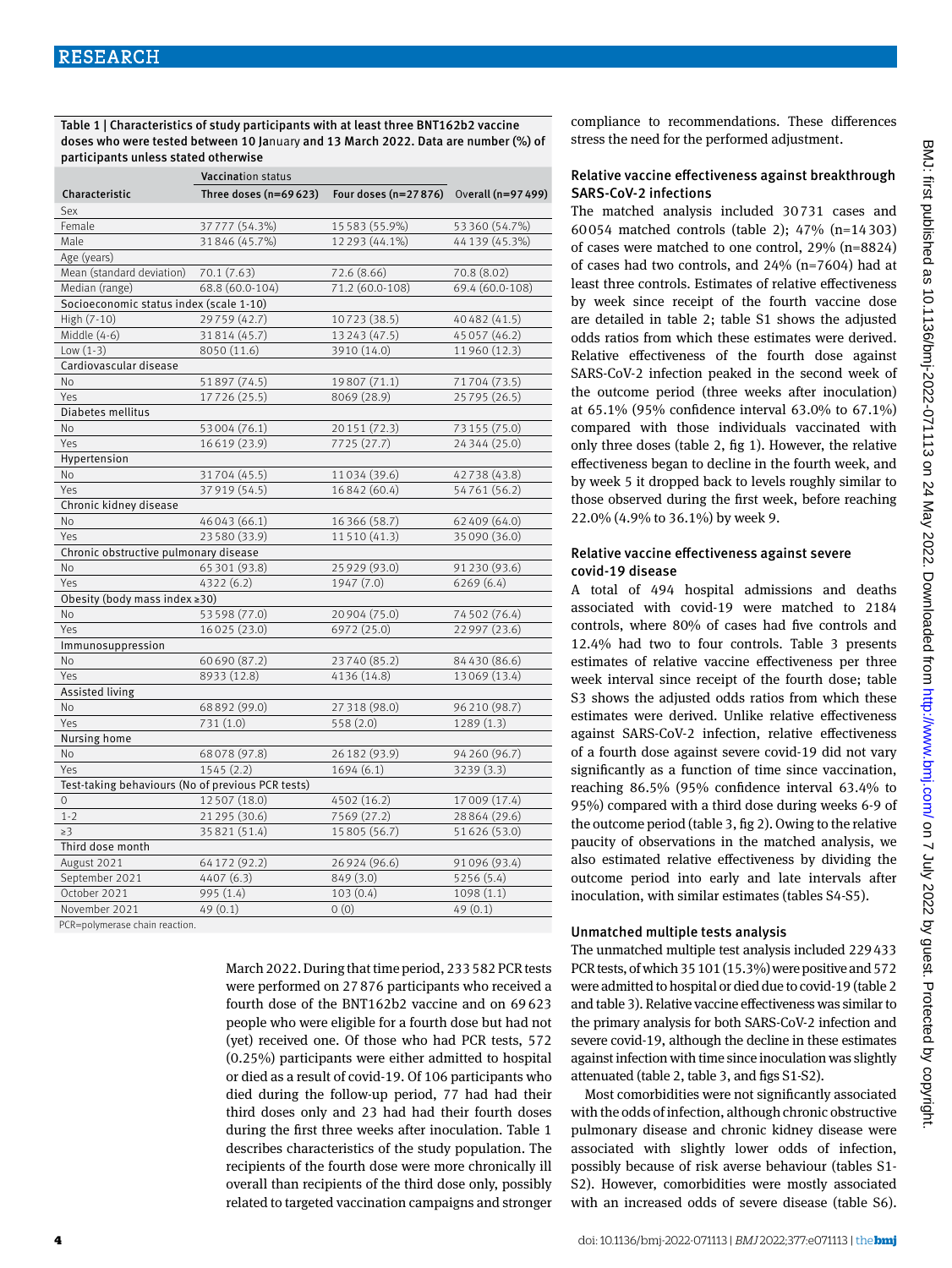Table 2 | PCR test results among study participants with at least three BNT162b2 vaccine doses at different time points, between 10 January and 13 March 2022, and adjusted relative vaccine effectiveness against SARS -CoV-2 infection for participants receiving a fourth dose

| Time after                                                                                                                    | Matched analysis*             |                               |                                                                | Multiple tests analysist      |                               |                                                                |
|-------------------------------------------------------------------------------------------------------------------------------|-------------------------------|-------------------------------|----------------------------------------------------------------|-------------------------------|-------------------------------|----------------------------------------------------------------|
| receiving<br>fourth dose                                                                                                      | <b>Positive</b><br><b>PCR</b> | <b>Negative</b><br><b>PCR</b> | <b>Adjusted rVE</b><br>$(% \mathcal{L}_{0}^{\ast}$ (%; 95% CI) | <b>Positive</b><br><b>PCR</b> | <b>Negative</b><br><b>PCR</b> | <b>Adjusted rVE</b><br>$(% \mathcal{O}_{0}^{\ast}$ (%; 95% CI) |
| Received only three<br>doses (reference)                                                                                      | 19211                         | 25861                         |                                                                | 22046                         | 74268                         |                                                                |
| $7-13$ days                                                                                                                   | 3263                          | 11376                         | 57.7 (55.6 to 59.7)                                            | 3555                          | 23423                         | 46 (43.7 to 48.3)                                              |
| 14-20 days                                                                                                                    | 2131                          | 6264                          | 65.1 (63 to 67.1)                                              | 2439                          | 19478                         | 61.7 (59.8 to 63.6)                                            |
| 21-27 days                                                                                                                    | 1785                          | 4972                          | 64 (61.6 to 66.3)                                              | 2033                          | 17484                         | 63.9 (62 to 65.8)                                              |
| 28-34 days                                                                                                                    | 1416                          | 3716                          | 58.1 (54.8 to 61.1)                                            | 1613                          | 15274                         | 61 (58.6 to 63.2)                                              |
| 35-41 days                                                                                                                    | 930                           | 2569                          | 55 (50.6 to 58.9)                                              | 1084                          | 12664                         | 58.8 (55.7 to 61.6)                                            |
| 42-48 days                                                                                                                    | 684                           | 1940                          | 50.2 (44.5 to 55.3)                                            | 796                           | 11146                         | 57.1 (53.4 to 60.5)                                            |
| 49-55 days                                                                                                                    | 556                           | 1501                          | 42.5 (35.1 to 49.1)                                            | 654                           | 9719                          | 52.8 (48.2 to 57)                                              |
| 56-62 days                                                                                                                    | 542                           | 1364                          | 33.4 (23.8 to 41.8)                                            | 625                           | 8214                          | 42.6 (36.6 to 48.1)                                            |
| 63-69 days                                                                                                                    | 213                           | 491                           | 22 (4.9 to 36.1)                                               | 256                           | 2662                          | 29.5 (18.1 to 39.2)                                            |
| Overall                                                                                                                       | 30731                         | 60054                         |                                                                | 35 101                        | 194332                        |                                                                |
| DCD in characterization of a series in AIF including control official control of a control of a series of the control formula |                               |                               |                                                                |                               |                               |                                                                |

PCR=polymerase chain reaction; rVE=relative vaccine effectiveness (calculated as 100%×(1−odds ratio) for each week since vaccination).

\*Matched analysis used 1:m matching, with up to five controls per case, based on seven factors: sex, age group, city of residence, socioeconomic status, calendar week of first test, month of receipt of the third dose, and a categorical variable for the living environment (a medical nursing home, assisted living facility, or private residence). Analysis also adjusted for underlying comorbidities and previous test-taking behaviour.

†Odds ratios were adjusted for comorbidities, age group, nursing home or assisted living residence, previous testtaking behaviour, biological sex, calendar week of testing, residential socioeconomic status, and month of receipt of the third dose

> Likewise, individuals aged 70 years or older had a lower odds of infection than those younger than 70 years, but a significantly higher odds of severe disease (odds ratio 2.34, 95% confidence interval 1.87 to 2.93). Participants receiving three or more PCR tests before the study period were associated with a significantly reduced odds of infection and severe disease. Importantly, the unmatched multiple test analysis highlighted the importance of controlling for test week, where the odds of infection were highest between late January and early February 2022. Additionally, residence in a nursing home or an assisted living facility was associated with a significantly lower odds of infection, as hypothesised, but was not associated with severe disease. Having received the third dose after August 2021 was associated with a slightly lower odds of infection, but was not significantly associated with the odds of hospital admission or death associated with covid-19; figure S5 shows the distribution of months between the third and fourth dose.



Fig 1 | Adjusted fourth dose effectiveness of BNT162b2 vaccine against SARS-CoV-2 infection, relative to receipt of only three doses. Data based on results from primary matched analysis. Relative vaccine effectiveness=100%×(1−odds ratio) for each week since vaccination; error bars=95% confidence intervals

# Additional sensitivity analyses

The attack rate analysis pointed to the importance of exposure, where each 1% increase in the attack rate in each city of residence was associated with a 10.12-fold (95% confidence interval 4.17 to 24.58) increase in the odds of SARS-CoV-2 infection. However, adjusting for the attack rate did not change estimates of relative effectiveness of the fourth vaccine dose (table S7). Estimates of the relative effectiveness of a fourth dose against criteria-defined severe covid-19 (that is, cases that met the National Institutes of Health's definition of severe disease) were similar to those estimates for fourth doses against any hospital admission or death related to covid-19, without significant differences in relative effectiveness during the 10 week follow-up period (tables S8-S10, figs S3-S4).

Finally, when examining the interval between the second and third vaccine dose, we found that having received the second dose more than nine months before the third one was associated with a significantly decreased odds of infection with SARS-CoV-2 (odds ratio 0.14, 95% confidence interval 0.02 to 0.95), compared with having received the second dose between six and nine months before the third dose (or first booster shot; table S11). However, only 52 individuals in our analysis had an interval of more than nine months between the second and third dose (fig S5). Again, estimates of relative vaccine effectiveness of the fourth dose were largely unchanged.

# **Discussion**

#### Principal findings

This study investigated the relative vaccine effectiveness of a fourth dose of the BioNTech-Pfizer mRNA BNT162b2 vaccine compared with receiving three doses only, against both infection with the SARS-CoV-2 omicron variant and infection resulting in severe covid-19, assessed by hospital admissions and death, among individuals aged 60 years and older in Israel. We found that, relative to three vaccine doses, a fourth dose initially provided additional protection against both SARS-CoV-2 infection and severe disease (assessed by hospital admissions and deaths). However, relative vaccine effectiveness against infection quickly decreased over time, peaking during the third week after inoculation at 65.1% (95% confidence interval 63.0% to 67.1%) and declining to 22.0% (4.9% to 36.1%) by the end of the 10 week follow-up period. Similar results were obtained with different analytical approaches.

# Comparison with other studies

The waning of vaccine effectiveness against SARS-CoV-2 infection is consistent with previous observations of the second and third doses of the BNT162b2b vaccine. $10^{11}$  Nonetheless, compared with the previously demonstrated waning pattern of the relative vaccine effectiveness of three doses versus two doses in real world settings (which begins around three months after inoculation), the relative effectiveness of the fourth dose against infection appears to wane sooner, just as waning after the third dose was sooner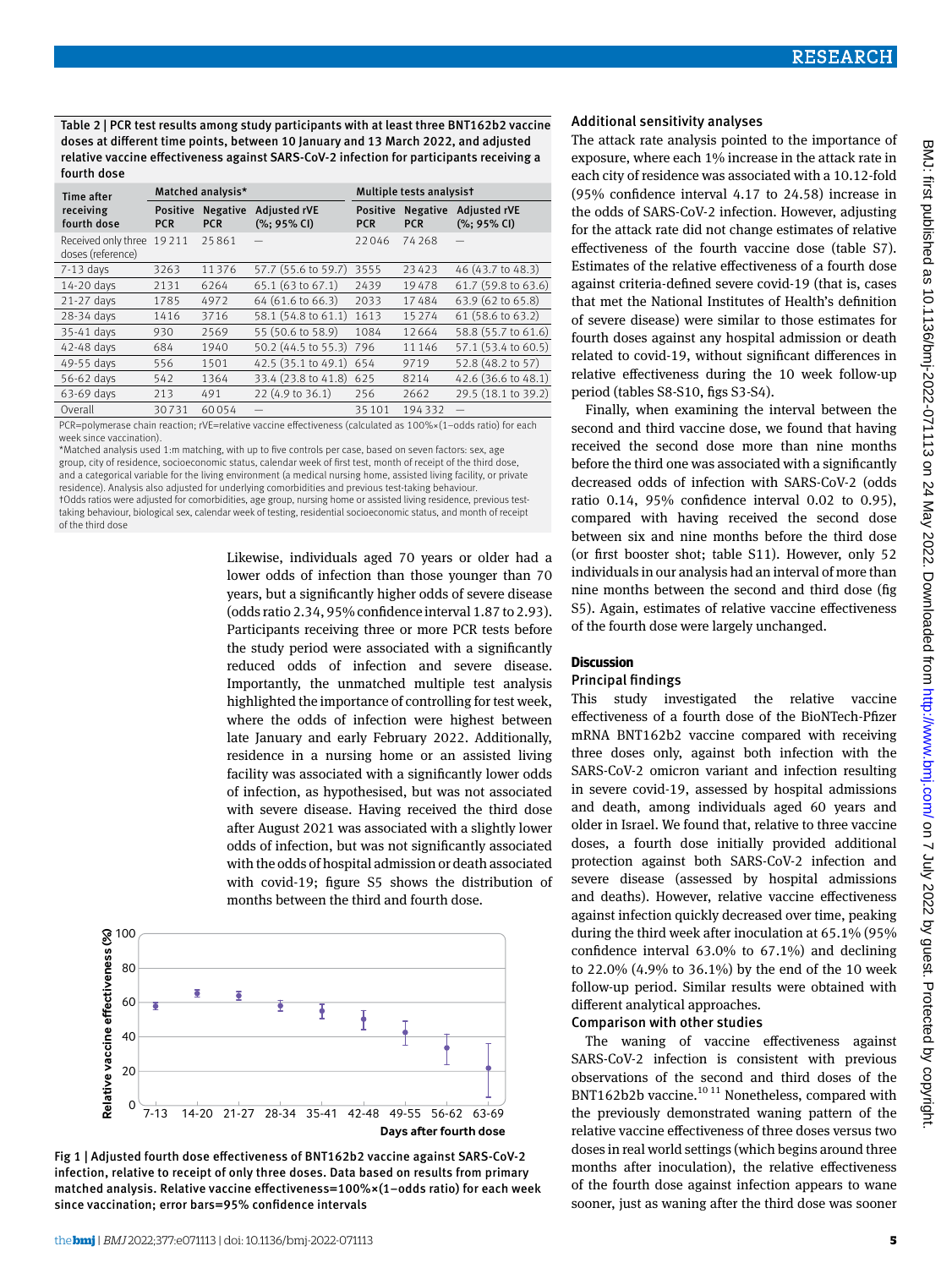Table 3 | PCR test results and severe covid-19 outcomes among study participants with at least three BNT162b2 vaccine doses at different time points, between 10 January and 13 March 2022, and adjusted relative vaccine effectiveness against severe covid-19 for participants receiving a fourth dose

| Time after<br>receiving<br>fourth dose       | Matched analysis*        |                               |                                                                | Multiple tests analysist     |                 |                                                               |
|----------------------------------------------|--------------------------|-------------------------------|----------------------------------------------------------------|------------------------------|-----------------|---------------------------------------------------------------|
|                                              | <b>Severe</b><br>disease | <b>Negative</b><br><b>PCR</b> | <b>Adjusted rVE</b><br>$(% \mathcal{L}_{0}^{\ast}$ (%; 95% CI) | <b>Severe</b><br>disease PCR | <b>Negative</b> | <b>Adjusted rVE</b><br>$(% \mathcal{O}_{0}; 95\% \text{ Cl})$ |
| Received only three 331<br>doses (reference) |                          | 860                           |                                                                | 380                          | 74268           |                                                               |
| 7-27 days                                    | 98                       | 886                           | 77.5 (69.7 to 83.2) 117                                        |                              | 60385           | 73.3 (66.3 to 78.9)                                           |
| 28-48 days                                   | 57                       | 346                           | 72.8 (58.8 to 82.1) 64                                         |                              | 39084           | 73.9 (64.3 to 80.9)                                           |
| 49-69 days                                   | 8                        | 92                            | 86.5 (63.4 to 95)                                              | 11                           | 20595           | 86.1 (73.4 to 92.8)                                           |
| Overall                                      | 494                      | 2184                          |                                                                | 572                          | 194332          |                                                               |

PCR=polymerase chain reaction; rVE=relative vaccine effectiveness (calculated as 100%×(1−odds ratio) for each week since vaccination).

\*Matched analysis used 1:m matching, with up to five controls per case, based on seven factors: sex, age group, city of residence, socioeconomic status, calendar week of first test, month of receipt of the third dose, and a categorical variable for the living environment (a medical nursing home, assisted living facility, or private residence). Analysis also adjusted for underlying comorbidities and previous test-taking behaviour. †Odds ratios were adjusted for comorbidities, age group, nursing home or assisted living residence, previous test-taking behaviour, biological sex, calendar week of testing, residential socioeconomic status, and month of receipt of the third dose

> than after the second dose.<sup>1126</sup> This more rapid decline could be explained by a reduced effectiveness of the BNT162b2b vaccine against the omicron variant.<sup>27</sup> <sup>28</sup> However, the effect of waning protection of sequential vaccine doses is difficult to differentiate from the real world circulation of variants.

> Additionally, we need to consider that frequent stimulation with the same mRNA vaccine triggers an immunological response that is yet to be fully understood in terms of duration, effectiveness, and patterns of waning when exposed to different variants. In this respect, the interval between doses could have an impact on the duration of immunity. In Israel, the intervals between doses have been short compared with other countries. The second dose of BNT162b2b was issued between three and four weeks after the first, and the third dose was initially given to those who received the second dose at least five months before; however, a few months later, authorities shortened the required interval to three months in the light of a new increase of SARS-CoV-2 infections.<sup>29</sup> The fourth dose, as mentioned previously, required a minimal interval of four months. Nonetheless, a growing number of studies suggest that an extended dosing interval amplifies





both the humoral immune response<sup>30</sup> and perhaps the cellular response, $31$  and is an effective global strategy given the discrepancies between regions with high and low vaccination coverage.<sup>32</sup> But even recent studies have so far only investigated the second dose and have not evaluated responses to the omicron variant.<sup>30 33</sup> Our present analysis showed that receiving the third dose later (that is, after August 2021) was associated with slight protection against infection, but was not significantly associated with the odds of hospital admission or death related to covid-19. Although our findings point to a protective effect of a longer interval between the second and third doses, owing to Israeli regulations, the distribution in the population is narrow overall, and the number of people with longer intervals is small; thus, these questions should be further researched in other countries.

Unlike the relative vaccine effectiveness against SARS-CoV-2 infection, the relative effectiveness of a fourth dose against severe covid-19 was maintained at high level (>72%) throughout the 10 week follow-up period. Sustained vaccine effectiveness against severe disease has been shown for previous doses also.<sup>20 34</sup> However, severe disease was a relatively rare event, occurring in <1% of participants receiving fourth doses or third doses only. The difference between waning of protection against infection and sustained protection against severe disease could imply a different underlying immunological mechanism. A recent clinical study by Terreri et  $al<sup>33</sup>$  suggested that breakthrough infections could be explained by a decrease in the concentration of specific antibodies, which are probably not generated by a parenteral vaccine and are slow to reach nasopharyngeal mucosal sites of viral entry. By contrast, immunological memory (memory B and T cells) does not wane, and might be important for protection against severe disease. $33$ However, this hypothesis does not explain why a third vaccine dose protects against severe disease compared with a second one, $6$  and why a fourth improves the protection of a third dose. A stabilisation effect of additional doses on immune memory should be further investigated, as well as studies on mucosal vaccines.<sup>35</sup>

### Strengths and limitations of this study

Our analysis had several limitations. Firstly, to provide timely evidence of the relative vaccine effectiveness of a fourth dose of BNT162b2b vaccine, we were only able to include 10 weeks of data. Although the pattern of a short term increase in protection against SARS-CoV-2 infection followed by waning is already present, long term vaccine effectiveness needs to be evaluated and is particularly important for estimates of relative effectiveness of the fourth dose against severe covid-19. Protection from previous doses against severe disease has been shown to wane more slowly than protection against infection.<sup>20 34</sup> Nonetheless, our study suggests a more rapid waning of protection against infection from a fourth dose than from previous doses; therefore, waning of relative vaccine effectiveness against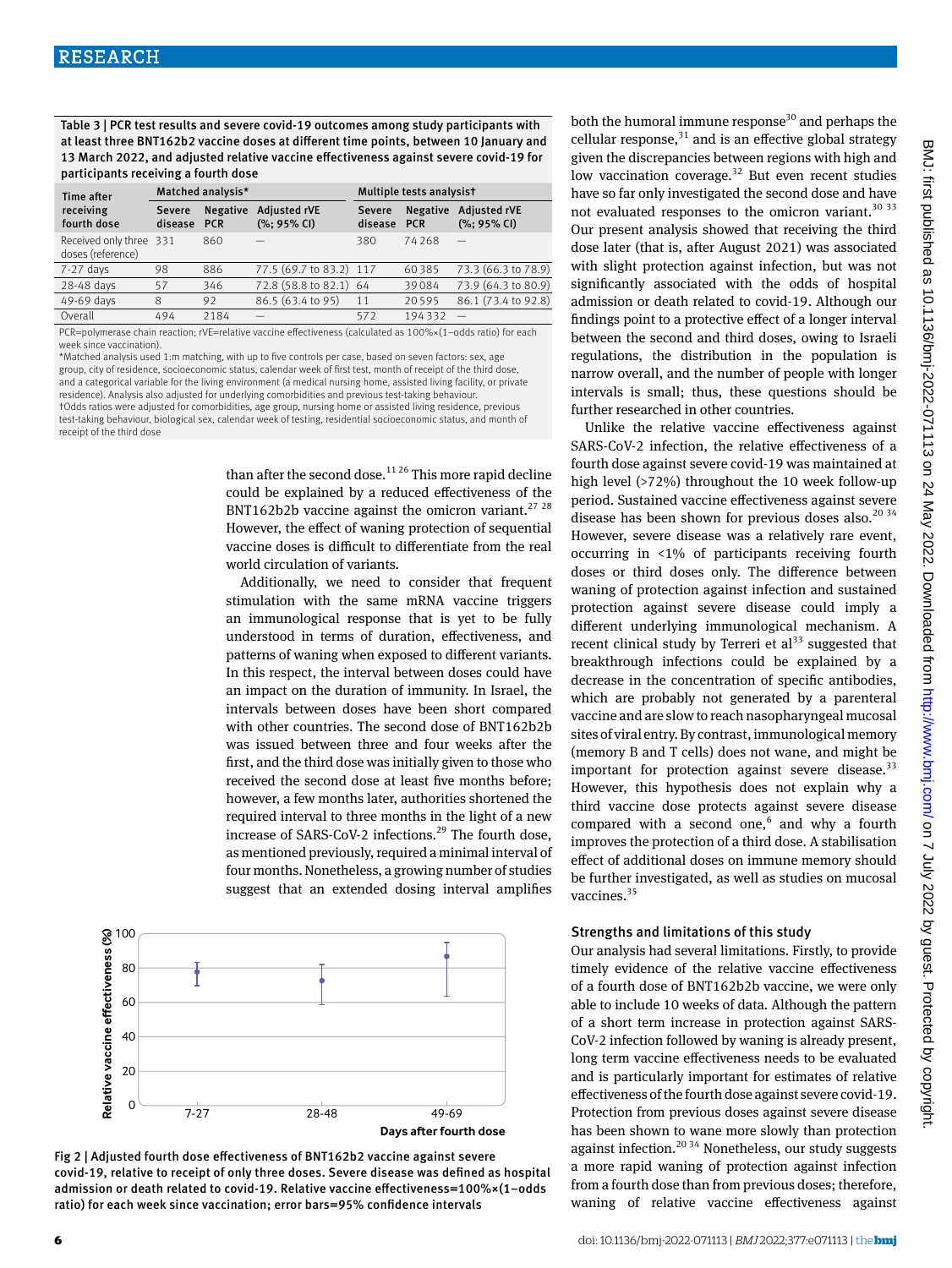

Fig 3 | Directed acyclic graph illustrating biases and their attempted mitigation in this test negative design study. S=sex; A=older age groups; CM=comorbidities; AL=assisted living or nursing home; SES =socioeconomic status; Ct=city of residence; TW=week of testing; Tb=time passed since third dose or first booster. (A) Known confounders by a priori knowledge of previous studies possibly confounding the association between time from the fourth dose (4V) and SARS -CoV-2 related outcomes (S-C-2). (B) For simplicity, all confounders in panel A were combined as C; healthcare seeking behaviour (HsB) possibly confounds the association between a fourth dose (4V) and S-C-2; additionally, some confounders in panel A could be causes of HsB, such as age or comorbidities. (C) In this test negative design, only study participants with a measurable and reasonable healthcare seeking behaviour (that is, HsB=1) were included, thus removing this biasing path. (D) Healthcare seeking behaviour potentially influences the propensity to be tested (PtbT); hence, when a test negative design includes only patients tested for SARS -CoV-2 (or conditioning on the possible collider, PtbT), this inclusion could create a collider bias. (E) When healthcare seeking behaviour is controlled, as attempted by the test negative design, the path is blocked

hospital admission and death related to covid-19 needs to be further examined over a longer period.

A second limitation stems from the varying dominance of different SARS-CoV-2 variants over time. The period after fourth dose vaccination in Israel has been dominated by the omicron variant, which makes assessing the relative effectiveness of the fourth dose against other covid-19 variants difficult—a well recognised limitation of real world analyses during this pandemic.6 36 37 Furthermore, because the eligible population for a fourth dose comprised individuals aged 60 years or older, we cannot infer similar relative vaccine effectiveness and potential waning in younger people. Additionally, fourth dose recipients were more unwell overall, possibly stemming from targeted vaccination campaigns and previous rollout policies. Adjusting for comorbidities by virtue of an available comprehensive medical history, as well as adjustment and matching by other factors including timing of the third vaccine dose, residential and social factors, and previous testing renders residual confounding less likely.

The lack of pre-defined PCR testing protocols implemented in the study population also presented a challenge. This limitation has been discussed extensively in previous covid-19 observational studies and could lead to potential biases relating to healthcare seeking behaviour.<sup>6 11 38 39</sup> The test negative design attempts to mitigate this potential bias. Firstly, those participants not tested are not eligible to be considered uninfected controls, thus reducing potential misclassification of SARS-CoV-2 infection status (which is more likely to occur in a cohort study), especially when the omicron variant was spreading rapidly and patients with no or mild symptoms might not be tested. Secondly, previous studies<sup>37</sup> have shown that improved healthcare seeking behaviour might be related both to improved vaccine uptake as well as behaviours that could influence the risk of SARS-CoV-2 infection (eg, mask wearing, social distancing, and handwashing) or to more severe outcomes if infected (such as chronic disease management). Thus, healthcare seeking behaviour could confound the association between timely receipt of a fourth vaccine dose and SARS-CoV-2 related outcomes.

These potential confounders are illustrated by a directed acyclic graph (fig 3), following the conceptual scheme presented by Sullivan et al. $40$  When restricting the analysis only to those individuals with measurable and reasonable healthcare seeking behaviour (fig 3C)—in a similar concept yet different execution to the adjustment of other confounders (shown in fig 3B) this potential confounding does not bias the relation between exposure and outcome. Because healthcare seeking behaviour is not a binary variable, this solution is insufficient when applied to real world data analysis. Nevertheless, a more comprehensive discussion should resolve any potential collider bias. The criterion for minimal eligibility in a test negative design is the fact that a patient was tested, so this selection bias could create a scenario where we condition on the collider (testing is a common effect of both healthcare seeking behaviour and potentially of the severity of the SARS-CoV-2 manifestation, which prompts the patient to be tested, as seen in fig 3C). $^{41}$  However, controlling for both healthcare seeking behaviour and the propensity to be tested (inherent to the design) blocks the biasing path, albeit incompletely, under the limitation of measuring healthcare seeking behaviour adequately (fig 3E).<sup>42</sup>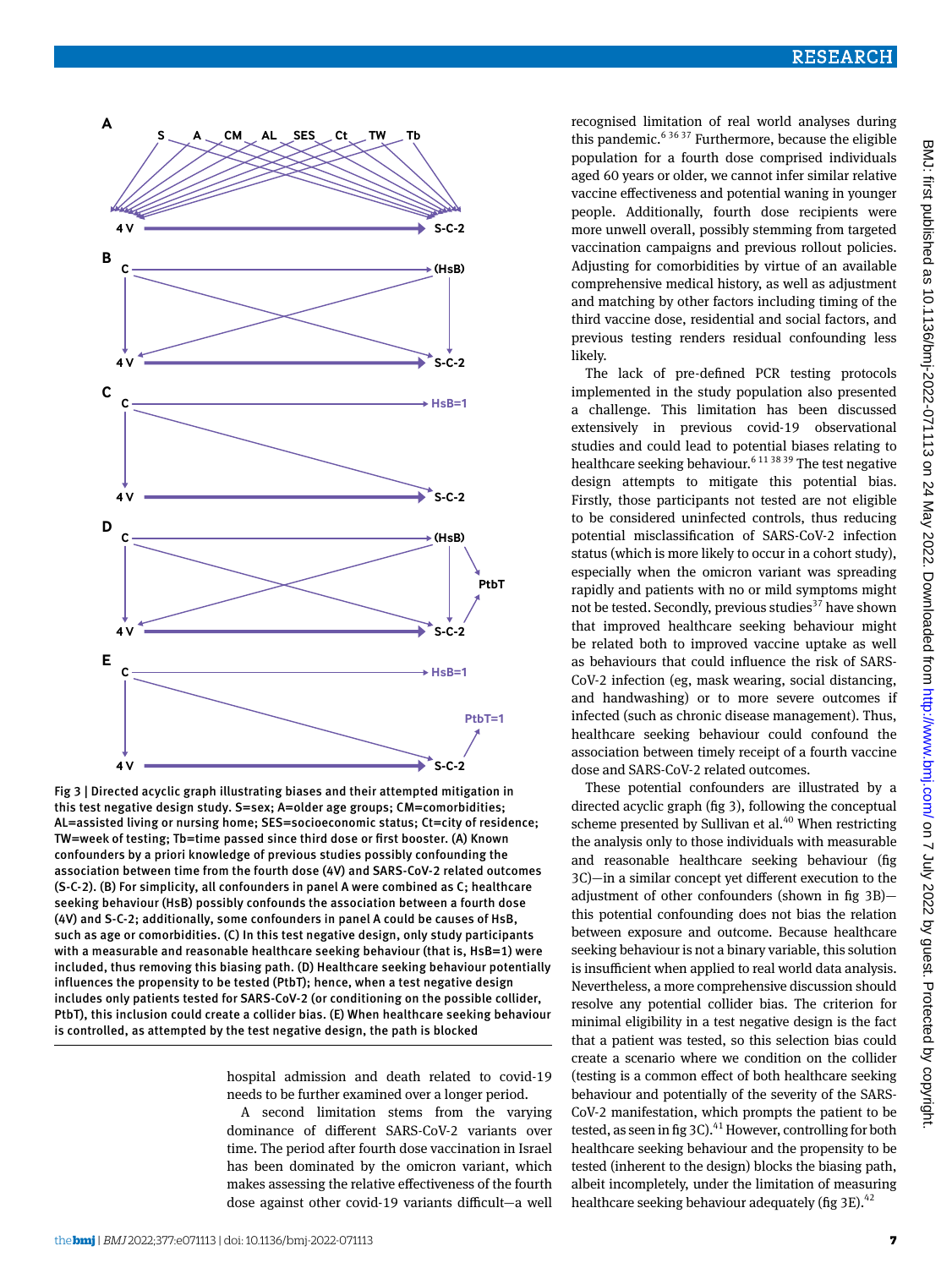Healthcare in Israel is free and universal to all residents, as are PCR tests for the study population. Therefore, implementing this study design in Israel increases the likelihood of engagement in two groups of people who have already chosen to be at least thrice vaccinated. But alongside its advantages, generalisability of the test negative design is limited, because of the association in other populations who did not choose to be tested.<sup>42</sup> Nonetheless, supporting this design were previous covid-19 studies implementing a test negative design that yielded comparable results to cohort studies on this population,  $611$  while presenting diminished bias in the short term outcomes of vaccinee effectiveness.

Some studies have included rapid antigen tests in their analysis, treating them equally to PCR tests, whereas this study did not. Although our study had fewer observations by excluding rapid antigen tests, such tests are generally considered less reliable, and negative at-home tests are not reported. Furthermore, a policy was in place to use PCR tests for the entire examined age group (≥60 years, eligible for a fourth dose) during the follow-up period, making testing accessible to the study population.

Lastly, the relative metric of our main analysis warrants discussion. We compared the effectiveness of the fourth dose to that of a third one, thereby estimating the relative vaccine effectiveness rather than the absolute vaccine effectiveness comparing fourth dose recipients with unvaccinated individuals. $^{21}$  Admittedly, the nature of relative vaccine effectiveness requires contextuality in its interpretation.<sup>21</sup> Nonetheless, two overarching principles guided our choice. Firstly, owing to the rapid rollout and high compliance rates, most of the SARS-CoV-2 naive population older than 60 years had received at least two vaccine doses.<sup>1</sup> Therefore, apart from potential scarcity of data in comparing to unvaccinated individuals, this eligible yet unvaccinated population in a massively campaigned environment such as Israel is plausibly different in terms health related behaviour, which could introduce a bias in rendering it the reference group, <sup>43</sup> as has been pointed out in previous vaccination studies of Israeli populations measuring the effectiveness of three doses relative to two doses.<sup>6 11 44</sup> Secondly, the recent global spread of the omicron variant obliges policy makers worldwide to issue acute recommendations, equipped with limited information, as has been the case throughout the pandemic. The immediate question facing many countries now is whether, in the light of the rapid spread and recent studies pointing to waning of the third vaccine dose,  $10^{11}$  45 a second booster should be recommended. This question is specific to those individuals who are eligible for the fourth dose—that is, those who have already received three vaccine doses. Therefore, the relative nature between the fourth dose and three doses is inherent to this healthcare policy question. Focusing efforts on additional doses, of course, has important implications on resource allocation.

#### Conclusions and policy implications

The implications of our finding should be considered in the light of local and global vaccine resource allocation, as the fourth vaccine dose is deliberated in high risk older populations. This study has shown additional protection of the fourth dose against both SARS-CoV-2 infection and severe covid-19 relative to three doses. However, the relative vaccine effectiveness against infection varied over time and waned sooner than that of the third dose, by peaking at 65.1% three weeks after inoculation and falling to 22.0% by the end of the 10 week follow-up period. Relative effectiveness of a fourth dose against severe covid-19 stayed at a high level (>72%) throughout follow-up, although severe disease was a rare event, occurring in <1% of study participants receiving fourth doses or third doses only.

Contributors: SG and TP conceived the study idea and designed the study. SG performed the literature search. SG, YS, and TP contributed to the methodology. GP, YS, and SG contributed to the data extraction. YS performed the statistical analysis. SG, YS, and TP interpreted the analysis. SG and TP drafted the manuscript. GP, AP, and VEP critically revised the manuscript. AP provided administrative support. TP supervised the project. All authors gave final approval for the version to be submitted. SG is the guarantor. The corresponding author attests that all listed authors meet authorship criteria and that no others meeting the criteria have been omitted.

Funding: Research reported in this publication was supported by the National Institute of Allergy and Infectious Diseases of the US National Institutes of Health (award R01AI137093 (VEP)). The content is solely the responsibility of the authors and does not necessarily represent the official views of the US National Institutes of Health.

Competing interests: All authors have completed the ICMJE uniform disclosure form at [www.icmje.org/disclosure-of-interest/](http://www.icmje.org/disclosure-of-interest/) and declare: support for VEP from the National Institutes of Health for the submitted work; VEP has received reimbursement from Merck and Pfizer for travel to scientific input engagements unrelated to the topic of this manuscript and is a member of the WHO Immunization and Vaccine-related Implementation Research Advisory Committee; all other authors declare they have no conflict of interest.

Ethical approval: This study was approved by the Maccabi Healthcare Services' institutional review board. Owing to the retrospective design of the study, informed consent was waived by the institutional review board, because all identifying details of the participants were removed before computational analysis.

Data sharing: According to the Israel Ministry of Health regulations, individual level data cannot be shared openly. Specific requests for remote access to de-identified community level data should be referred to Kahn Sagol Maccabi Research and Innovation Centre, Maccabi Healthcare Services. Specific requests for remote access to the code used for data analysis should be referred to Kahn Sagol Maccabi Research and Innovation Centre, Maccabi Healthcare Services.

The lead author SG affirms that the manuscript is an honest, accurate, and transparent account of the study being reported; that no important aspects of the study have been omitted; and that any discrepancies from the study as planned (and, if relevant, registered) have been explained.

Dissemination to participants and related patient and public communities: Dissemination of this study to patients, clinicians, researchers, and the public will be done through the Maccabi Research and Innovation website [\(https://www.ksminnovation.](https://www.ksminnovation.com) [com\)](https://www.ksminnovation.com), through the researchers' private social media accounts and the Maccabi Healthcare Services' social media platforms, including LinkedIn and Twitter, and potentially through a dedicated press release with a plain language summary, including direct engagements and interview with the media, locally and globally. We will share the study's information and conclusions with clinicians and patients through national and international conferences (in epidemiology, infectious diseases, and public health).

Provenance and peer review: Not commissioned; externally peer reviewed.